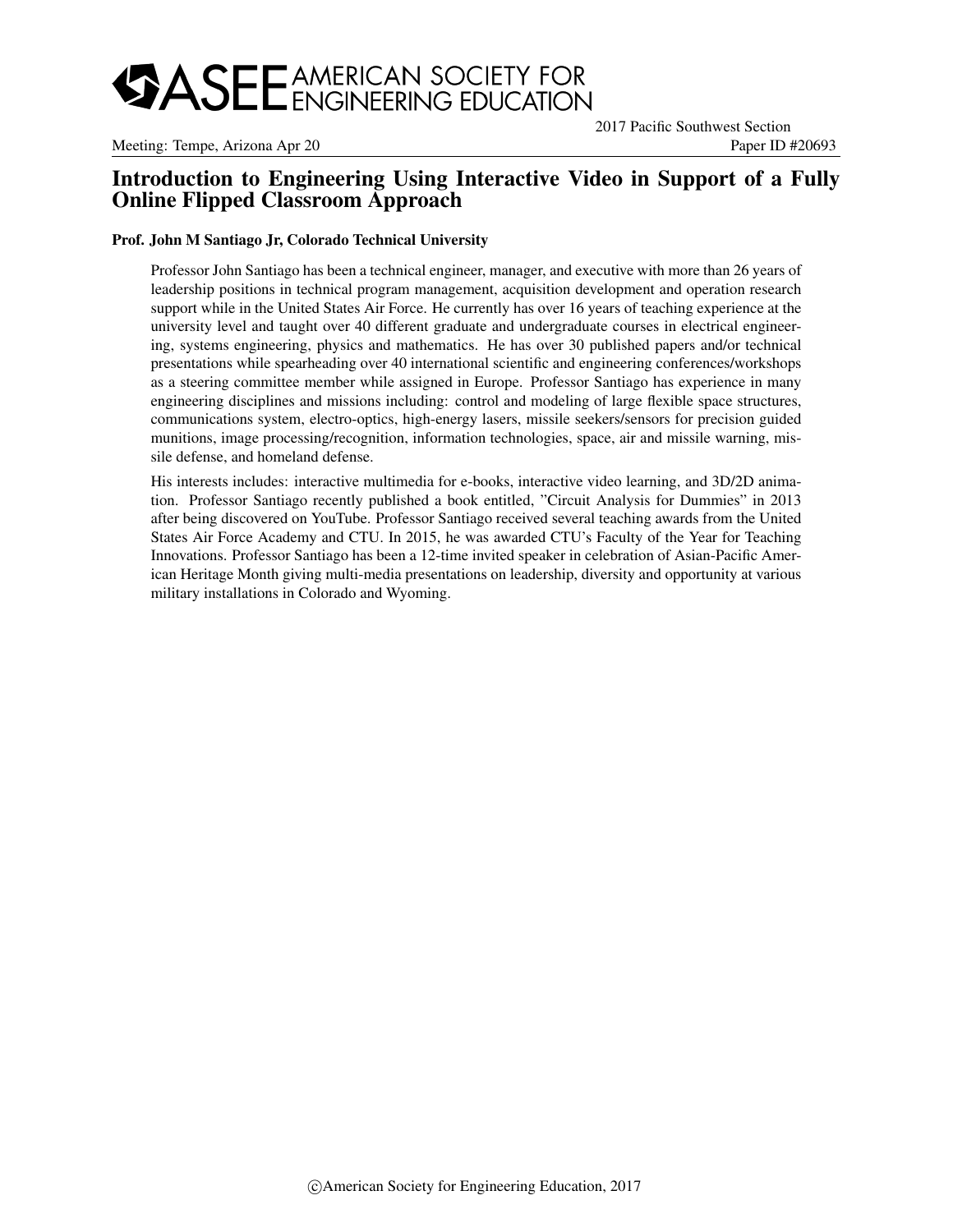# **Introduction to Engineering Using Google Docs and Interactive Video in Support of an Online Flipped Classroom Approach**

**John M. Santiago, Jr., Ph.D., Jing Guo, D.Eng., Kathy Kasley, Ph.D. and Pamela Phillips** *Colorado Technical University (CTU), College of Engineering, Colorado Springs, CO*

## **Abstract**

The College of Engineering (CoE) is expanding existing engineering courses to online delivery for adult students. The CoE has a strong commitment to maintain the student-centered focus, and active learning strategies that have enabled success despite the multiple external student commitments.

The strategic plan leverages the experience of full-time faculty to jointly develop modules for a freshman introductory course, Introduction to Engineering (EE110). The flipped classroom model seems to be a consistent extension of the existing classroom practice of providing theory in brief introductions. The short lectures were then followed by significant classroom exercises in problem solving. Once developed, the course was initially offered to students who met on campus, using the online modules. The time in the classroom was used to identify unforeseen issues and bugs that impeded student learning. The classroom time attempts to model synchronous "chats" to answer questions and provide students the opportunity to share solutions that would be included in online course delivery. Grading results and course surveys were used to assess and improve the effectiveness of the flipped classroom through sequential course offerings.

The paper summarizes the results of the flipped classroom<sup>1-3</sup> and its implementation using Google Docs and interactive video<sup>4</sup>. Several topics are briefly discussed to improve the instructional design. Cognitive Load Theory<sup>5-7</sup> provides rationale for the positive student experience, and numerous tips and studies on the use of video with interactions have been explored by academia and industry $8-14$ . These studies show that adding interactions to the multimedia content improves student engagement, retention and many other benefits.

## **Background**

Colorado Technical University (CTU) serves the needs of adult students who have multiple commitments, such as full-time work, families, military and financial obligations not typical of the traditional student. Other colleges within the CTU have fully online degree programs that allow students to increase progress and minimize disruptions. The student population at the College of Engineering (CoE) consists mostly of adult learners currently attending day and evening classes. The classes are usually 2-3 hours long meeting twice a week. In these face-toface classrooms, the college uses an active learning approach<sup>1-3</sup> to encourage higher-levels of thinking. Short 5-15 minute presentations followed by student-centered problem-solving activities replaced long lectures.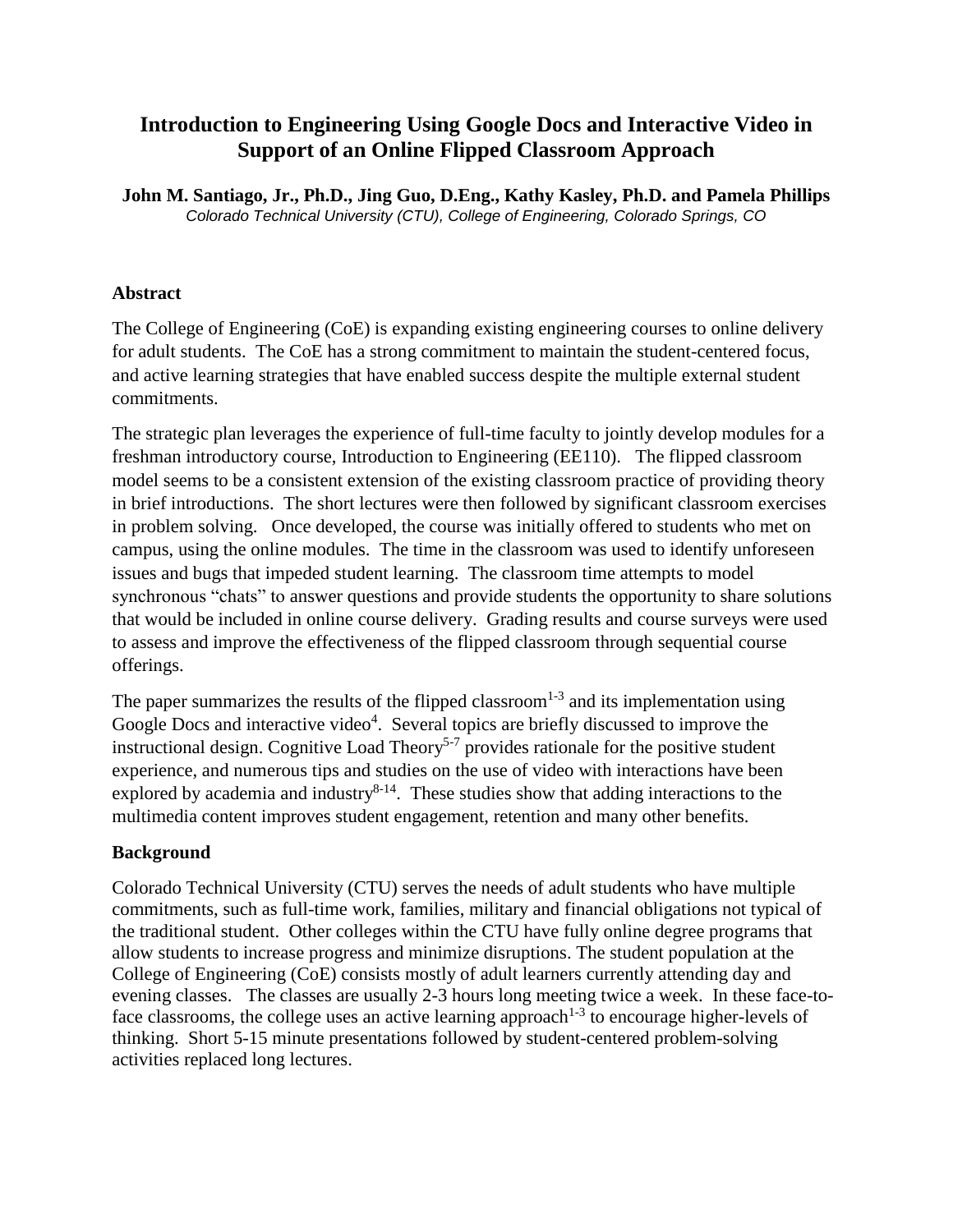To provide additional educational opportunity, the college initiated an exploration of online delivery of existing engineering courses. The CoE felt a strong commitment to maintain the student-centered focus, and active learning strategies that had been observed to support the nontraditional student. Like the active-learning approach, the flipped classroom approach also targets higher-levels of thinking. Before coming to class, students must do assigned readings and watch short videos with embedded assessment questions. These assignments are intended to prepare students for the weekly lab experiments when they arrive in class.

The plan leverages the experience of the full-time faculty to jointly develop modules for the freshman-level course, Introduction to Engineering. Once developed, the course was initially offered to students who met on campus, using the online modules. The time in the classroom was used to identify unforeseen issues and bugs that impeded student learning. In addition, the classroom time attempted to model synchronous "chats" that would be included in the online course delivery to answer questions and provide students the opportunity to share solutions. Materials generated were: over 70 YouTube videos about digital and analog electronics to be viewed by students before coming to class, weekly online quizzes (multiple choice, true-false and fill-in-the-blanks), and weekly lab preparations that support active learning. When students come to class, they perform weekly lab assignments. Because labs require students to collaborate in teams, the college identified several challenges for delivering the course fully online in the future<sup>3</sup>. The paper will summarize the results of the flipped classroom and its implementation using Google Docs and interactive video for EE110.

Grading results and course surveys were used to assess and improve the effectiveness of the flipped classroom over several course offerings. Various technologies include: (1) using word document with links to YouTube videos followed by with quiz questions in the first offering; (2) adding Google Docs (or Google Forms) with embedded YouTube Videos and quizzes in the next class session; and (3) including both Google Docs and interactive videos in the third. End-of-Course Surveys consistently show that the students enjoyed the weekly hands-on labs. After the third class offering, an additional survey of student experience with the new technologies was conducted. The results reflected a positive student experience with the course delivery.

### **Description of EE110**

EE110 provides the beginning engineer with fundamental knowledge and skills associated with the electrical or computer engineering professions. Table 1 illustrates the lab assignments that the students must complete during class. It will introduce common electronic components, basic circuit configurations, and laboratory instruments. Bench practices and lab reports will be introduced along with computer aided analysis. The objectives of the course expect students to

| Week # | <b>Lab Assignments</b>                  |
|--------|-----------------------------------------|
| Week01 | <b>Circuits Laboratory Introduction</b> |
| Week03 | Digital I/O Circuits                    |
| Week04 | <b>Basic Gates Verification</b>         |
| Week05 | <b>Digital Simplification</b>           |
| Week06 | Ohms Law                                |
| Week07 | <b>Complex Circuit Analysis</b>         |
| Week08 | <b>RC Circuits Multisim Simulation</b>  |
| Week09 | <b>Function Generator Assembly</b>      |
| Week10 | <b>Function Generator Testing</b>       |

### Table 1. EE110 Lab Schedule

systematically solve problems; demonstrate safe habits, identify and apply electronic theory, circuits components, and equipment; and identify and apply basic logic gates.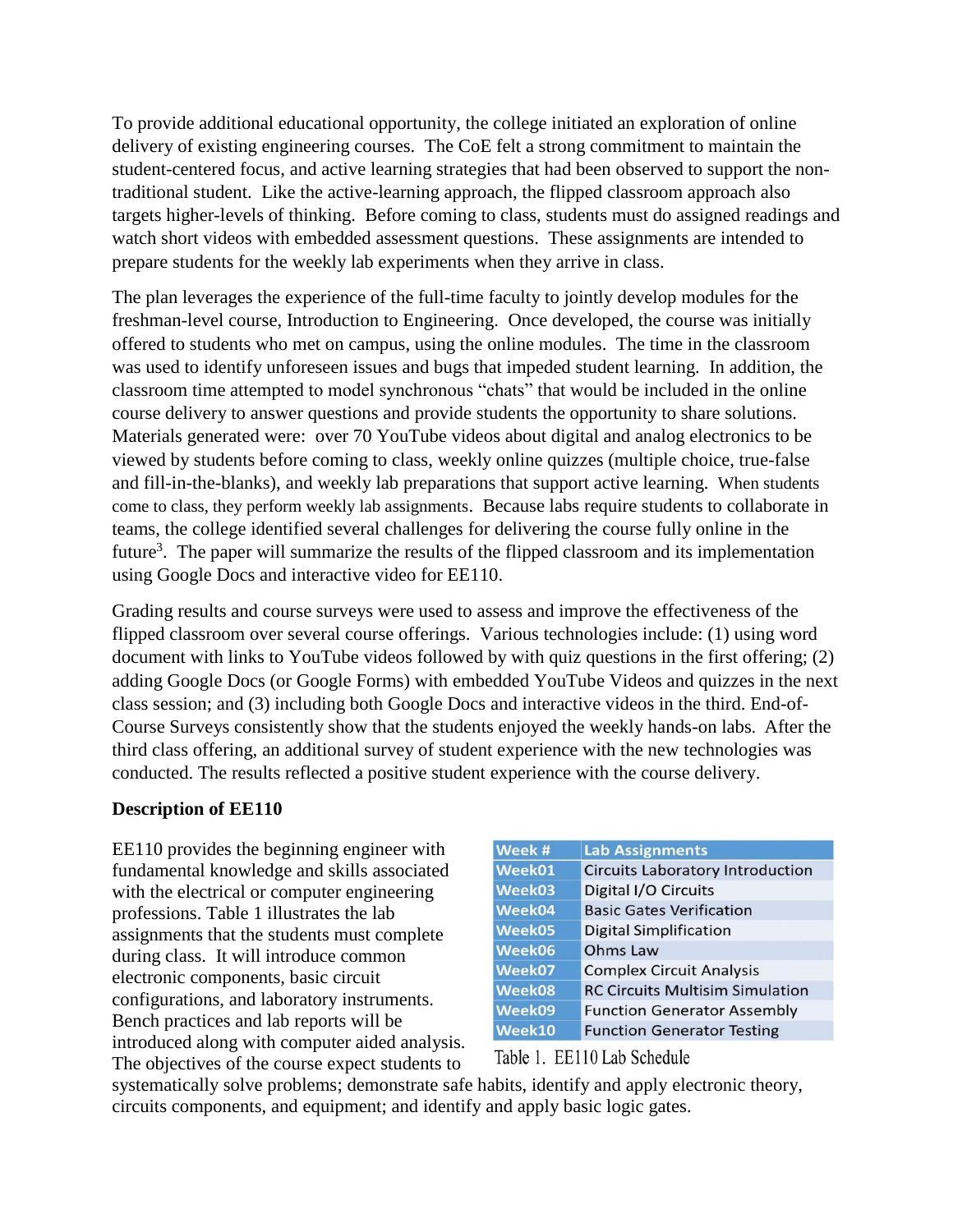Before coming to class, the students must watch the videos and complete the weekly quizzes. Otherwise, the student may have trouble completing the lab assignments each week. Minimal or no lecture is presented when students arrive in class.

However, student questions are addressed in class. It is expected that students will be more responsible for their own learning. The hardware and its associated software are described elsewhere<sup>3</sup>.

In 2015, a YouTube channel was created to store 70-plus short videos. The channel's name is "STEM Videos for the Flipped Classroom" and a screenshot of the channel is depicted in Figure 1.



Figure 1. College of Engineering Channel: "STEM Videos for the Flipped Classroom"

# **Summary of Results Using the Flipped Classroom Approach for Winter 2016 to Fall 2016**

Table 2 shows the results of the grade distribution for the flipped classroom when compared to the traditional face-to-face classroom for course offerings of EE110. The left column shows the grade distribution, average percentage grade for the class, number of instructors, and delivery method. The grades were averaged both with and without including students who received an F. Instructor 1 (one of the authors) taught all the flipped classrooms during 2016 and traditional face-to-face (or ground) course during Fall 2014 quarter.

During 2014 and 2015, adjunct instructors taught the ground sections shown in the last three columns. The percentage grades found in the last three columns serve as a comparison with the flipped classroom. In the flipped classroom approach, there is an increase in the number of Fs when compared to the ground courses.

Table 2 also shows the average percentage grade (highlighted in yellow) when removing students with F-grades. For students who passed the course, the results show that the flipped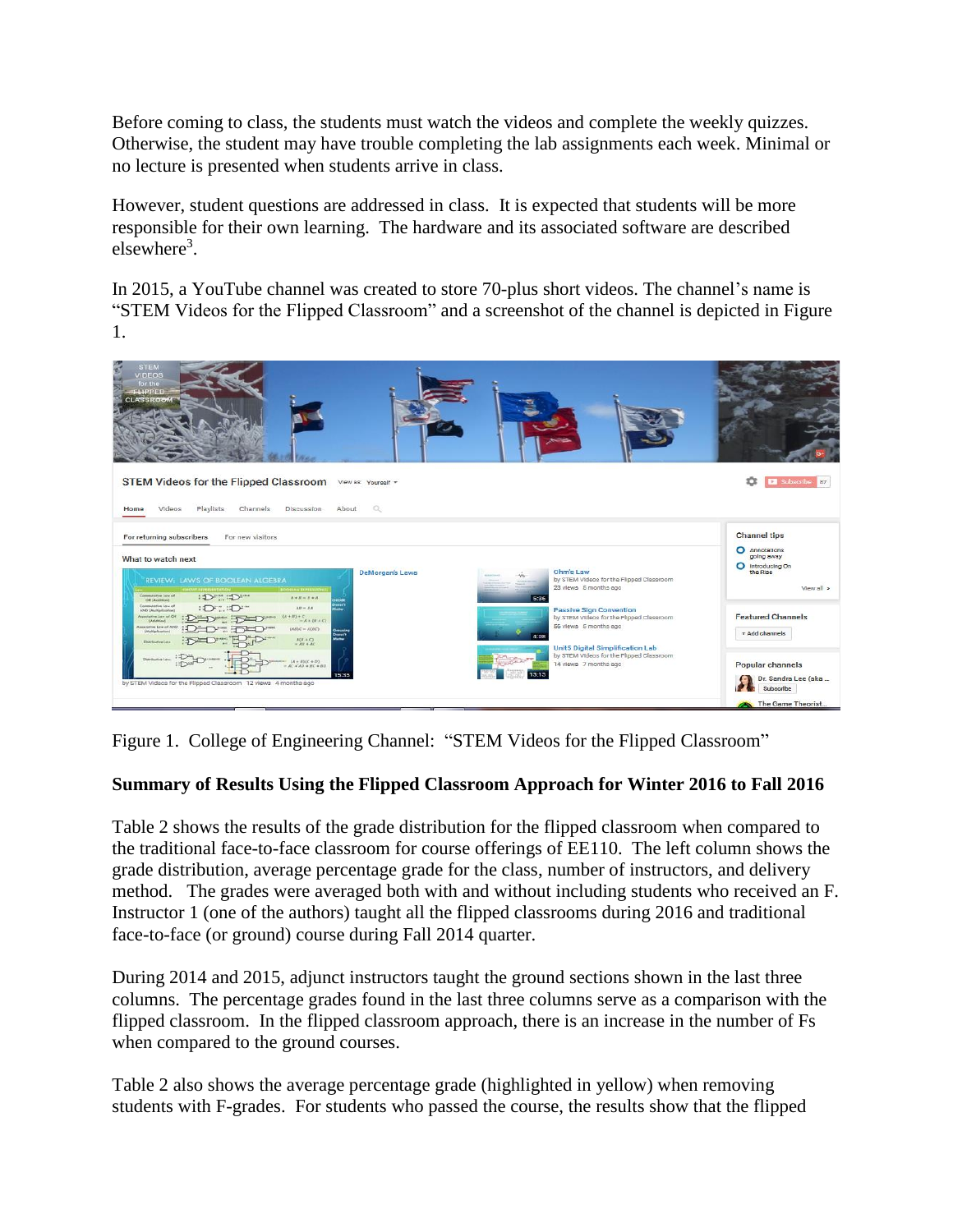classroom approach was effective. The results from the 2016 Fall Quarter are comparable with the 2014 Fall Quarter results. Based on successful student feedback, the multimedia and interactive content appear to be satisfactory in preparing students to conduct the labs.

|                   | <b>Fall2014</b> |             | Win2016 Sum2016 Fall2016 |             | <b>Fall2014</b> | <b>Spr2015</b> | <b>Fall2015</b> |
|-------------------|-----------------|-------------|--------------------------|-------------|-----------------|----------------|-----------------|
| А                 | 5               | з           | 1                        | з           | 1               | 2              | з               |
|                   |                 |             |                          |             |                 |                |                 |
| В                 | 2               | 1           | 2                        | 1           | 4               | 2              | 5               |
| С                 | 1               | 1           | 1                        | 1           | 4               | 1              |                 |
| D                 |                 | 1           | 1                        |             |                 |                |                 |
| F                 | 1               | 3           | 2                        | 2           |                 |                |                 |
|                   |                 |             |                          |             |                 |                |                 |
| w/o F             | 90.6            | 85.5        | 83.0                     | 88.8        | 82.7            | 88.1           | 87.7            |
| w/F               | 85.2            | 66.7        | 67.0                     | 70.7        |                 |                |                 |
|                   |                 |             |                          |             |                 |                |                 |
| <b>Instructor</b> | 1               | 1           | 1                        | 1           | 2               | з              | 4               |
|                   |                 |             |                          |             |                 |                |                 |
| <b>DELIVERY</b>   | Ground          | <b>Flip</b> | <b>Flip</b>              | <b>Flip</b> | Ground          | <b>Ground</b>  | Ground          |

Table 2. Summary of Grade Percentages from 2014 Fall Quarter to 2016 Fall Quarter

The Fs resulted primarily from non-attendance in class and no work submission. The authors further investigated the increase in the number of students receiving Fs summarized in Table 3. These results are consistent with the 2016 Winter Quarter survey<sup>1,2</sup>. These students did not like the flipped classroom. The flipped classroom requires the student to take on more responsibility, including: (1) viewing the multi-media content and completing assigned homework, (2) taking the frequent assessment activities and (3) performing weekly hands-on experiments. Students who are more comfortable with the traditional face-to-face instruction may not be prepared for these responsibilities.

| <b>Attendance</b> | % Grade | <b>Comments</b>                                                                    |
|-------------------|---------|------------------------------------------------------------------------------------|
| 20.0              | 7.6     | lack of attendance                                                                 |
| 47.6              | 12.4    | lack of attendance and large number of assignment<br>receiving a grade of 0 points |
| 50.0              | 37.0    | large number of assignments receiving a grade of 0 points                          |
| 60.0              | 23.7    | large number of assignments receiving a grade of 0 points                          |
| 70.0              | 34.1    | large number of assignments receiving a grade of 0 points                          |
| 71.4              | 38.6    | large number of assignments receiving a grade of 0 points                          |
| 80.0              | 36.1    | large number of assignments receiving a grade of 0 points                          |

Table 3. Attendance and percentage grades from students who received an F

For students who performed the assigned tasks, the multimedia content and assessment activities prepared them to do the weekly lab experiments. In addition, weekly quizzes were given to assess their understanding. Google Docs was used to record the assessment activity and to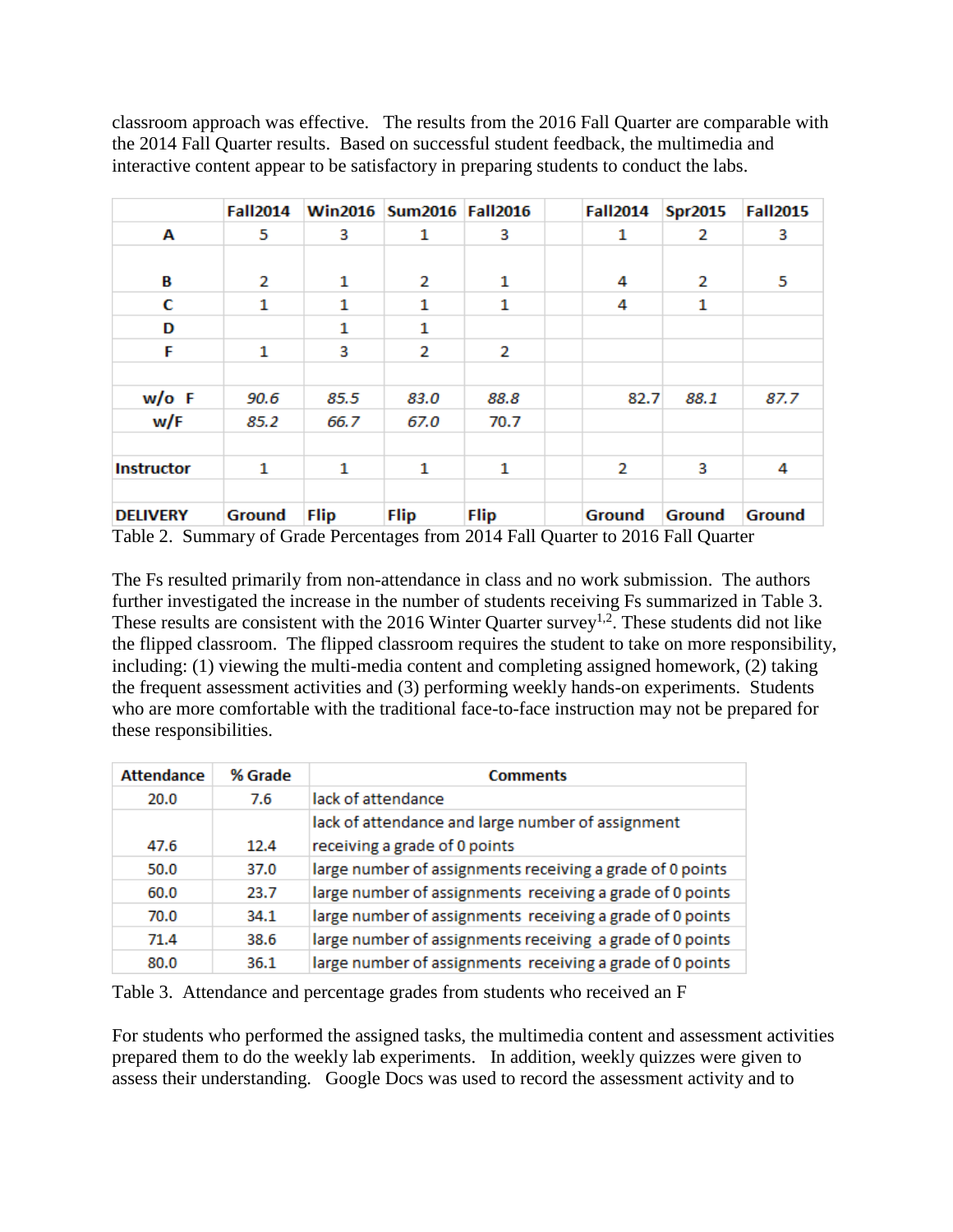reduce the administrative burden associated with frequent testing. Figure 2 shows a screenshot of Google Docs.

During 2016 Fall Quarter, the authors wanted students to interact more with the videos to increase engagement. For example, embedded questions were posted on top of the videos to simulate a conversation with e-learners. Interactions were added without redoing the 9 hours of 70-plus videos using a tool described below. Preliminary results from the use of interactive video and Google Docs are shown in Table 2 in the column labelled 'Fall2016'. Student surveys were positive about the use of interactive video as well as the delivery of multimedia content using Google Docs. These results of student feedback are described later in the paper.

| <b>OUESTIONS</b>    | REEPONSES                                                                       |                            |
|---------------------|---------------------------------------------------------------------------------|----------------------------|
|                     | Watch Video "Phet Simulation on Voltage Demo Analogy" and do problem 14, 15     |                            |
|                     |                                                                                 | <b>Short YouTube Video</b> |
| found in a circuit. | 14. Voltage can be viewed as providing electrical pressure to move electrons    |                            |
| That                |                                                                                 |                            |
| Paloe               |                                                                                 |                            |
| circuit             | 15. Voltage can be viewed as providing energy to move the electrons within a    | <b>Quiz Questions</b>      |
| ⊙ TNA               |                                                                                 |                            |
| $O$ . False         |                                                                                 |                            |
| 16, 17.             | Watch video "Battery, conductor, insulator, and semiconductor"; ; and do proble |                            |
|                     |                                                                                 | <b>Short YouTube Video</b> |

16. A conductor has a large number of free electrons.

Figure 2. Screenshot of Google Docs with embedded YouTube videos and quiz questions A library suite is described next used to implement interactive video.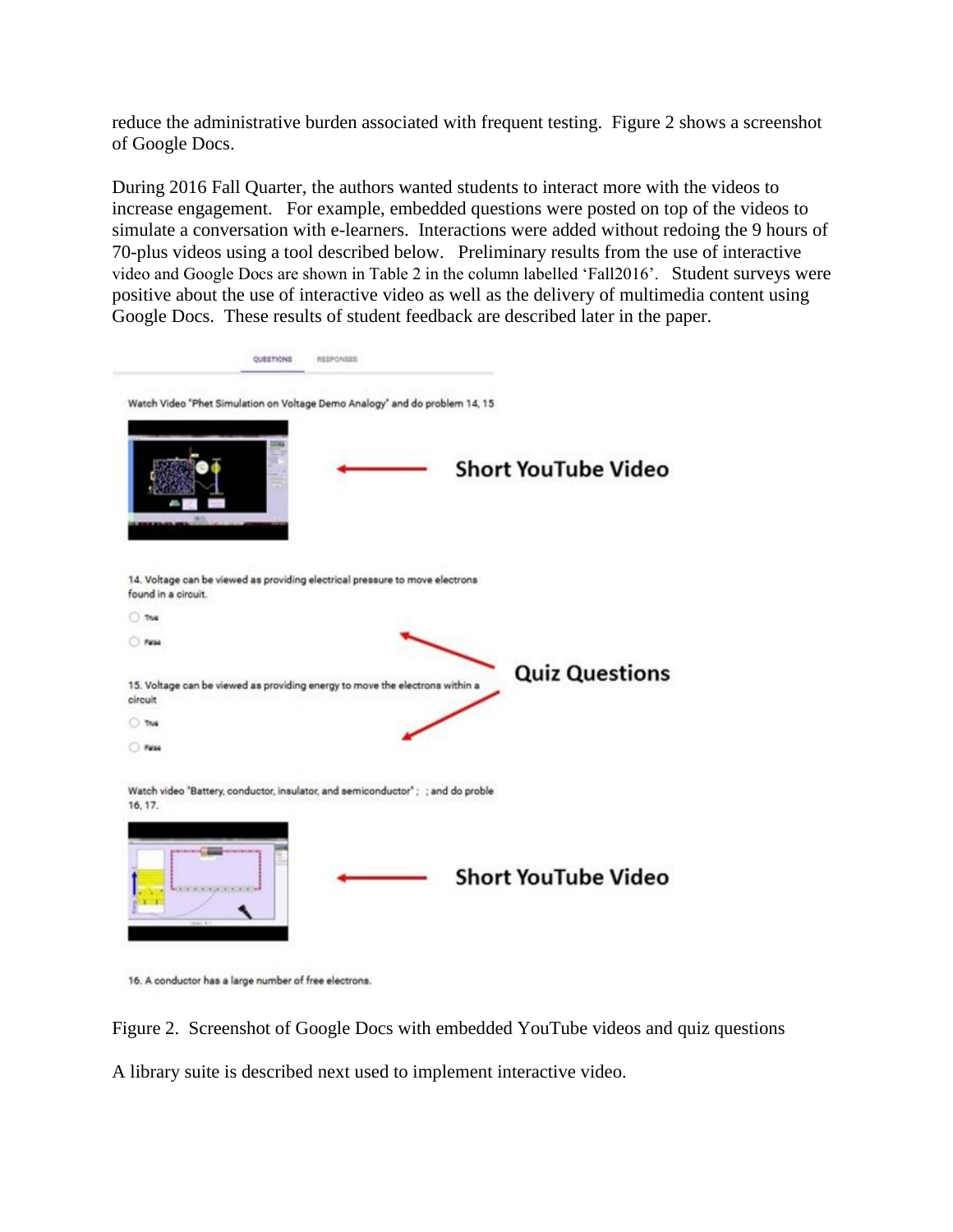## **H5P - An Open-source and Free Authoring Tool 4**

H5P is a free and easy-to-use e-learning authoring suite, which was used to improve student engagement with the course material. H5P is based on HTML 5 which is mobile friendly, as well as supported on various devices<sup>4</sup>. Table 4 lists the various interactive multi-media content found in H5P. Although not as versatile as other tools, it eliminates the cost for experimentation. Some services can cost at about \$65,400 per year for a platform version. A YouTube video can be enhanced with a variety of questions, text, pop-ups, and quizzes. Using his approach will make the content more interactive.

In addition to interactive video, H5P has numerous other content types to deliver interactive course material<sup>4</sup>. The authoring tool has been designed so that the content can be shared and reused. The types of content include widgets such as: games, multimedia, questions and social

media. One widget is "course presentation". An instructor creates slides that are interactive. Here, the educator can add text, audio, video and more. The instructor can even add gamification such as a board game. In this case, the user answers quiz questions to complete each level. The instructor can develop a question set. The set can be a sequence of tasks engaging the user with multiple choice, drag and drop and fill in the blanks. Flash cards are also valuable so that learners can insert text corresponding to an image<sup>4</sup>. These content types provide a variety of interactive teaching modules to maintain student interest.

| <b>Multimedia Content Type</b> | <b>Description</b>                                      |
|--------------------------------|---------------------------------------------------------|
| Interactive Video              | Create videos enhanced with interactions                |
| <b>Course Presentation</b>     | Produce interactive slides engaging students to act     |
| Image Hotspots                 | Overlay an image with multiple hotspots to provide info |
| Timeline                       | Create a timeline of events with multimedia             |
| Find the Hotspot               | Create hotspots for students to find                    |
| Iframe Embedder                | Embed a url or a set of files                           |
| Appear.in                      | Add a video chat to a web page                          |
| Chart                          | Generate bar and pie charts                             |
| <b>Impressive Presentation</b> | Create a slideshow with parallax effects                |
| Collage                        | Create a collage of multiple images                     |

Table 4. Samples of Multimedia Content Widgets in H5P<sup>4</sup>

## **Example Using H5P's Interactive Video**

Figure 3 provides an example of what is meant by an interactive video. The left screenshot shows the display of an interactive view before a student presses a knowledge check button. When a knowledge check activity appears on the video, it automatically pauses. The pause signals the student to act. As shown on the bottom of the left screenshot, the knowledge checks appear throughout the video at various times. This provides the student a level of anticipation which engages the learner.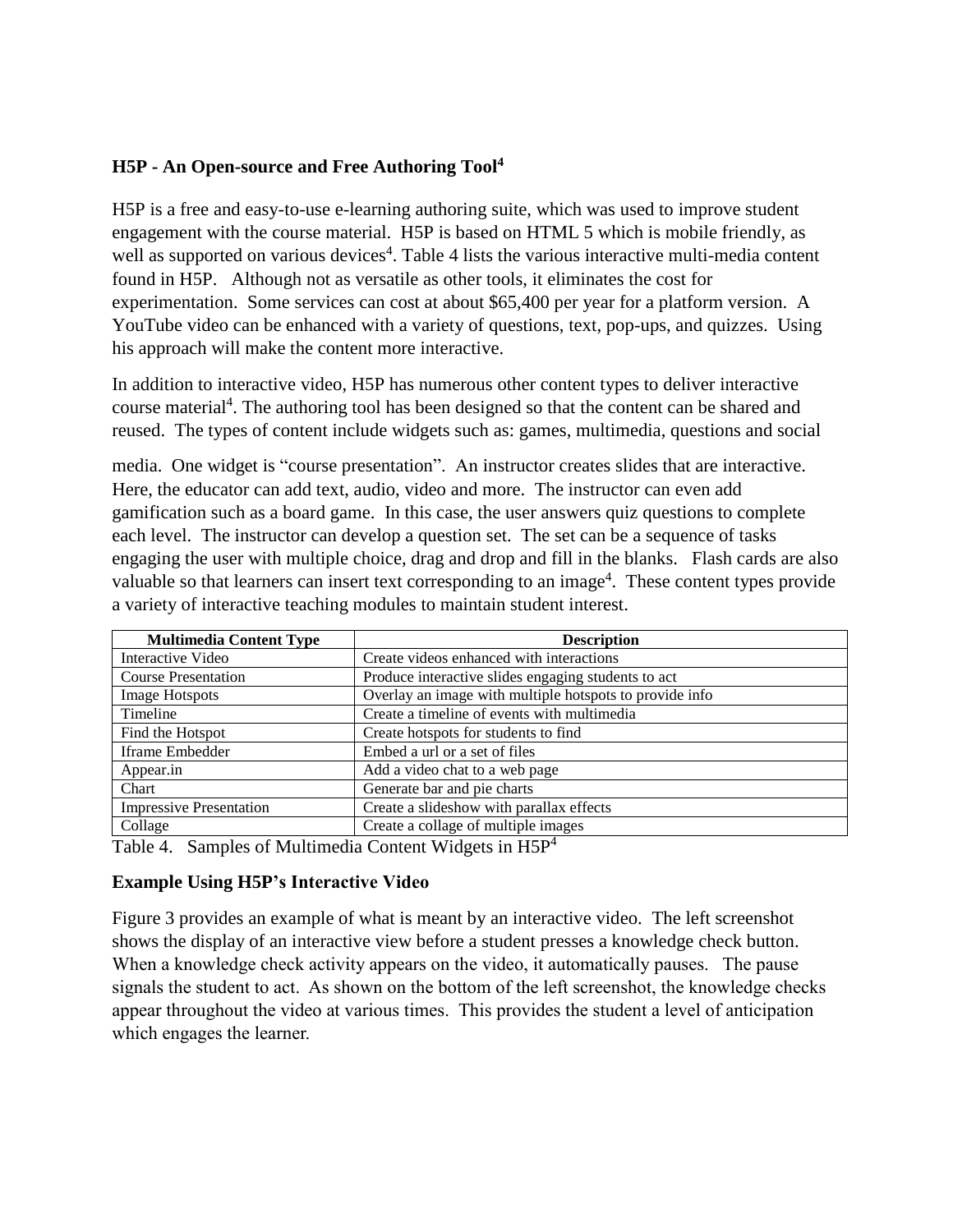A Demonstration of Measuring Current Using PHET **Simulations** 

A Demonstration of Measuring Current Using PHET **Simulations** 

|                                                                                            | Connector 12 DE DIVISION<br><b>Culture Inclu</b>                                                                                                                                                                                                                                                                                                                                                                                          |                                                                                           |                                                                                                                    |                                                                                                                                                         |
|--------------------------------------------------------------------------------------------|-------------------------------------------------------------------------------------------------------------------------------------------------------------------------------------------------------------------------------------------------------------------------------------------------------------------------------------------------------------------------------------------------------------------------------------------|-------------------------------------------------------------------------------------------|--------------------------------------------------------------------------------------------------------------------|---------------------------------------------------------------------------------------------------------------------------------------------------------|
| <b>EXAMPLE</b><br><b>INTERACTIVE</b><br><b>VIDEO</b> before<br>student clicks<br>on button | Crout<br><b>Contag</b><br>$\sqrt{2}$<br>Vieuel<br>(t) magazine<br>π<br><b>EXPERIENCE AND</b><br>$\frac{0}{2}$<br><b>Jan Colle</b><br>۰.<br>哟<br><b>Ammed</b><br>觅<br>Advanced<br><b>Contractor Services</b><br><b>JOSEPHENESS</b>                                                                                                                                                                                                         | <b>EXAMPLE</b><br><b>INTERACTIVE</b><br><b>VIDEO</b> after<br>student clicks<br>on button | This display appears after click<br>Given the above circuit with the switch<br>closed, what will the ammeter read? | <b>C</b><br>$\circ$<br><b>Williams</b><br>$\frac{1}{2}$<br><b>Mar</b><br>en:<br><b>Allen</b><br><b>MARKET</b><br>w.<br><b>COLLEGE</b><br><b>LELUVAR</b> |
| Knowledge checks<br>embedded on existing<br>YouTube Video and<br>pauses video              | <b>ALL</b><br>bas.<br>Knowledge Check B<br>Knowledge Check A<br>显<br><b>Crisis Dark</b><br><b>Asset At</b><br><u> 1940 - 1940 - 1940 - 1940 - 1940 - 1940 - 1940 - 1940 - 1940 - 1940 - 1940 - 1940 - 1940 - 1940 - 1940 - 1940 - 1940 - 1940 - 1940 - 1940 - 1940 - 1940 - 1940 - 1940 - 1940 - 1940 - 1940 - 1940 - 1940 - 1940 - 1940 - 194</u><br>00<br>A Countral o Enter<br>Embedded knowledge checks or tips appear at these times | Student answers<br>& gets immediate<br>feedback before<br>video proceeds                  | O 1.33 A<br>O <sub>O</sub> A<br>O 0.75 A<br><b>O</b> Check<br>A Drambad o Entire                                   | <b>Bank</b><br>edge Check B<br>ᄪ<br><b>Amaz</b><br>М#                                                                                                   |

Figure 3. Example of interactive video of screenshots before and after student clicks on knowledge check button

The right illustration of Figure 3 shows the display after the student clicks on the button. The student must respond to the learning activity. After answering the question, the e-learner gets feedback. Also, the answers shown here are randomize in terms of the order. For example, 1.33A shown on the top of the choices may appear on the bottom 0.75A the next time the video is played. This random feature forces the learner to pay attention if the student decides to replay the video for review.

## **2016 Fall Quarter Results - Google Docs and Interactive Video**

To assess the teaching effectiveness of the flipped classroom using Google Docs and interactive video, results of the survey are shown in Tables 5 and 6. Table 5 lists the quantitative ratings of four questions. Overall, the results of Table 5 show the teaching approach was effective and a positive student experience. In Table 6, student comments are positive and consistent with previous survey results<sup>1,2</sup>. Although the sample size is small, the comments are instructive and are discussed next.

| <b>Survey Questions for EE110, Introduction to Engineering</b>                       |  |   | з | 45 |                |
|--------------------------------------------------------------------------------------|--|---|---|----|----------------|
| (1 - Strongly Disagree, 2 - Disagree, 3 - Neutral, 4 - Agree, 5 - Strongly Disagree) |  |   |   |    |                |
| 1. The teaching methods in this course are effective.                                |  |   |   |    | 36             |
| Interactive video with embedded knowledge checks enhance<br>2.                       |  |   |   |    | 18             |
| engagement for the student when viewing the video.                                   |  |   |   |    |                |
| 3. Quizzes in Google Forms (or Docs) format enhance engagement for                   |  | 1 |   |    | 2 <sub>6</sub> |
| the student when viewing the video and then answering questions.                     |  |   |   |    |                |
| 4. The interactive video and assessment approach (Google Forms)                      |  |   |   | 45 |                |
| provided an effective approach to teach engineering topics for either                |  |   |   |    |                |
| the traditional face-to-face teaching or online teaching                             |  |   |   |    |                |

Table 5. Questions about teaching approach and delivery using a flipped classroom pedagogy

*Question 1: The teaching methods in this course are effective.* In Table 6, the frequent assessments help reinforce the concepts in the lecture per one student comment. Students like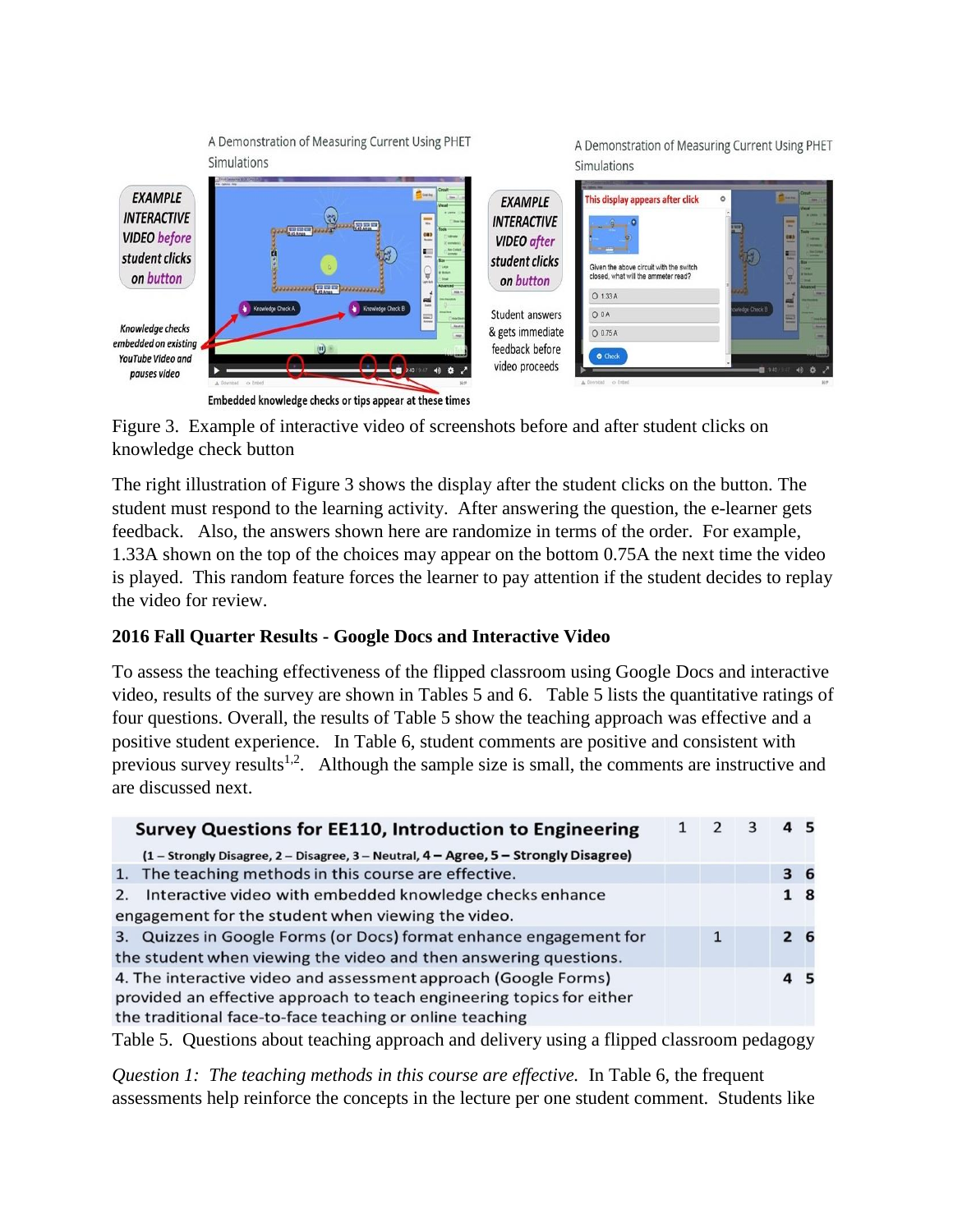the rewind feature to view the video when they do not understand the topic. The flipped classroom approach appears to come close to the face-to-face instruction per second student comment. The frequent knowledge assessment questions are consistent with past studies<sup>5-7</sup>.

#### **1. The teaching methods in this course are effective:**

The evaluations through the video really help to reinforce concepts covered in the lecture. I liked the way that the lectures focused on just one or two points and thoroughly explained them. I also liked that if there was a topic that I did not understand immediately I could rewind the video and view the material again.

÷

The teaching methods were as effective as they could be with out a face to face.

I enjoy the quiz style for the extra credit as well

#### **2. Interactive video with embedded knowledge checks enhance engagement for the student when viewing the video:** More video lectures should be setup like this.

I find that when I watch a long video or a video lecture it is easy for my mind to wander or get distracted. I felt that the knowledge check kept my mind from wandering and helped me to focus on the topic main points of the topic.

The interactive part of the video greatly helps with keeping you engaged with the material.

#### **3. Quizzes in google forms format enhance engagement for the student when viewing the video and answering the questions**

The quiz question formats used are excellent and easy to understand.

I found that just knowing that there was going to be a quiz made me want to make sure I understood the topic at hand. I also thought that to see the material and then be given a question about it made sure that I was understanding what the main points were and that I understood the types of examples to display my knowledge. I also liked having the answers for questions that I missed so I could go back to the video or look in the book to find out how to get the correct answer. This gave me much more confidence in my understanding of the material.

#### **4. The interactive video and assessment approach (Google Forms)provided an effective approach to teaching engineering topics for either the traditional face-to-face teaching or online teaching:**

Both online and ground classes should have access to these videos. Doing so could allow more time for in class discussions on more complex topics.

This is definitely helpful since I have taken the EE110 and was required to watch the whole video and then answer the questions. I feel putting the questions in the video immediately after the topic is covered helps the user to retain the information better as well as stay engaged.

I thought that the interactive video and assessment approach did provide an effective approach to teaching the topic. I think that watching the videos combined with reading the book and completing homework will give the student a thorough understanding of the topic. I am primarily a ground student and I think that these interactive videos would be a valuable tool for a ground class also. I find that a student can never have enough resources to reinforce the knowledge given in class. If a student is having trouble grasping the concepts of a class fast enough these videos would be invaluable.

The videos would greatly enhance a traditional class and definitely make online classes a more feasible option for online classes.

Although the google form learning style can be effective, sometimes it is possible for a student to pass without learning the material. Because of this, I believe that the interactive video learning style is more effective.

Table 6. Student survey on teaching methods for 2016 Fall Quarter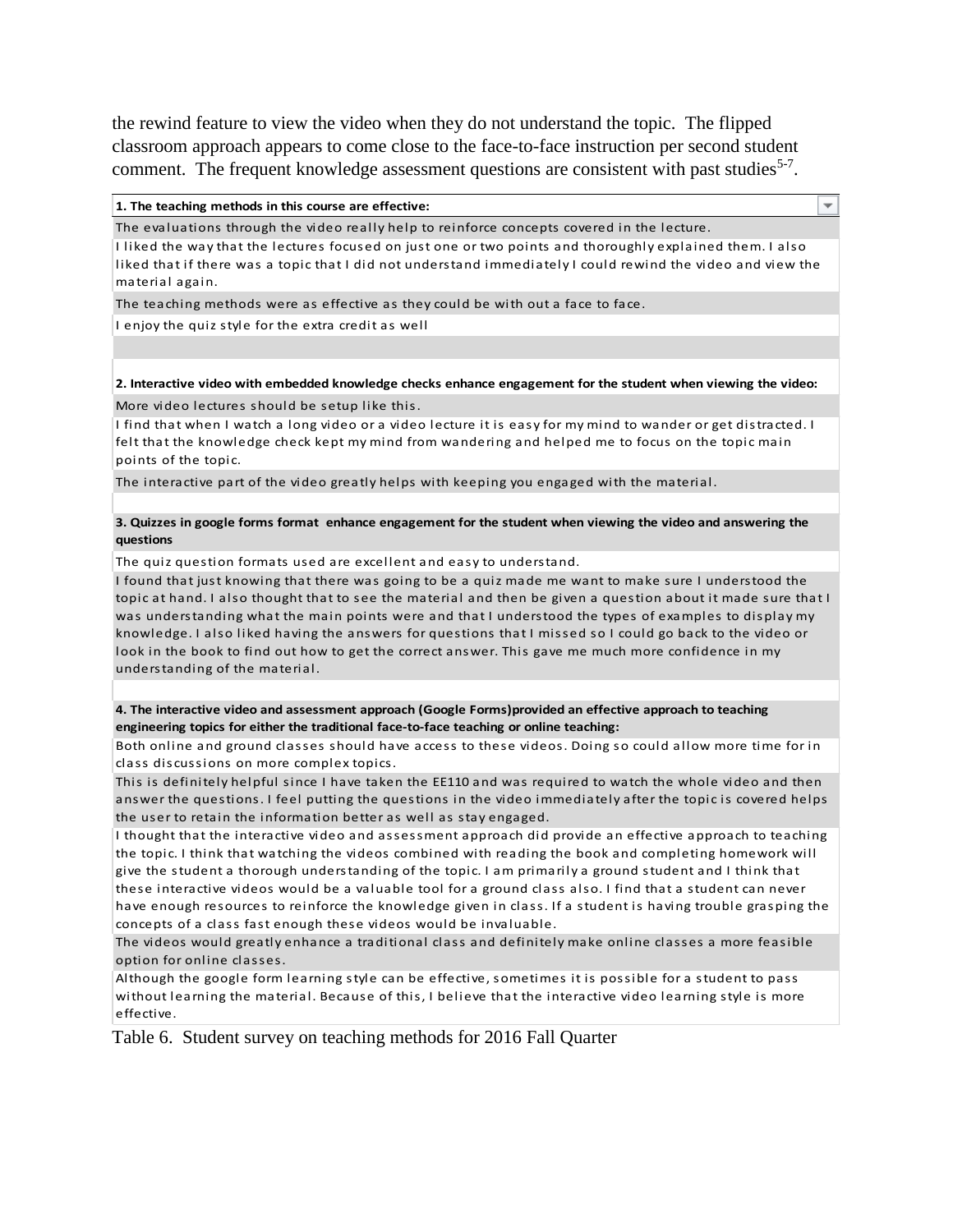*Question 2: Interactive video with embedded knowledge checks enhance engagement for the student when viewing the video.* In Table 6, the results show the students significantly liked (8 strongly agree and 1 agree) the interactive video feature to promote engagement. One student would like to have more video lectures set up like this. Although the videos are relatively short (5 to 10 minutes as a goal), one student's mind began to wander. A Harvard study about elearning noted this issue about mind wandering<sup>8</sup>:

"It was surprising how high the baseline tendency to mind-wander is," Schacter said. "In our experiments, when we asked students if they were mind-wandering, they said yes roughly 40 percent of the time. It's a significant problem…It's not sufficient for a lecture to be short or to break up a lecture as we did in these experiments," Schacter said. "You need to have the testing. Just breaking it up and allowing them to do something else, even allowing them to re-study the material, does nothing to cut down on mind-wandering, and does nothing to improve final test performance. The testing is the critical component."

The preliminary results on the 2016 Fall Quarter survey appears to support frequent testing. By adding interactive features in the video, the knowledge checks appear to keep the learners mind from wandering and to focus on the main topic. The embedded knowledge checks were primarily quizzes with true/false, multiple choice and fill-in-the-blanks. Other assessment activities can provide variety and promote higher-level thinking through reflection exercises. In a Brandon Hill Study<sup>9</sup>, interactive videos or training offers  $40-60\%$  less employee time than if the same content was delivered in a classroom.

Interactive videos allow e-learners to control the learning process. With navigation hotspots, the instructor can create a custom video where the viewer can click on linkable text and images that appear in the video. When the learner clicks on a specific area on the video, the learner can go to a different portion of the same video or to an external URL containing new content or interactive assessment tools. The instructor can provide the learner with an embedded menu of bookmarks at the video's beginning allowing them to highlight different parts of the video.

*Question 3: Quizzes in Google forms format enhance engagement for the student when viewing the video, and then answering questions.* In Table 6, the EE110 students viewed videos without embedded interactions on the video. Students must view the whole video and then answer questions. Although the survey shows that this approach is effective, interactive video approach was more favored. In Google Docs, the questions were easy to understand and excellent, as commented by one student. Another student realized that simply answering quiz questions highlighted key concepts requiring understanding.

Based on this comment, instant feedback on answering questions can further improve the interactive content when a student answers a question incorrectly. This becomes a teaching moment by providing constructive feedback. Presently, the knowledge checks only showed that the answer was either correct or incorrect. In the future, more narrative feedback for an incorrect answer needs to be incorporated as part of continuous improvement. However, even without the constructive feedback, a motivated student will find other resources for the correct answer based on the third comment of Question 4.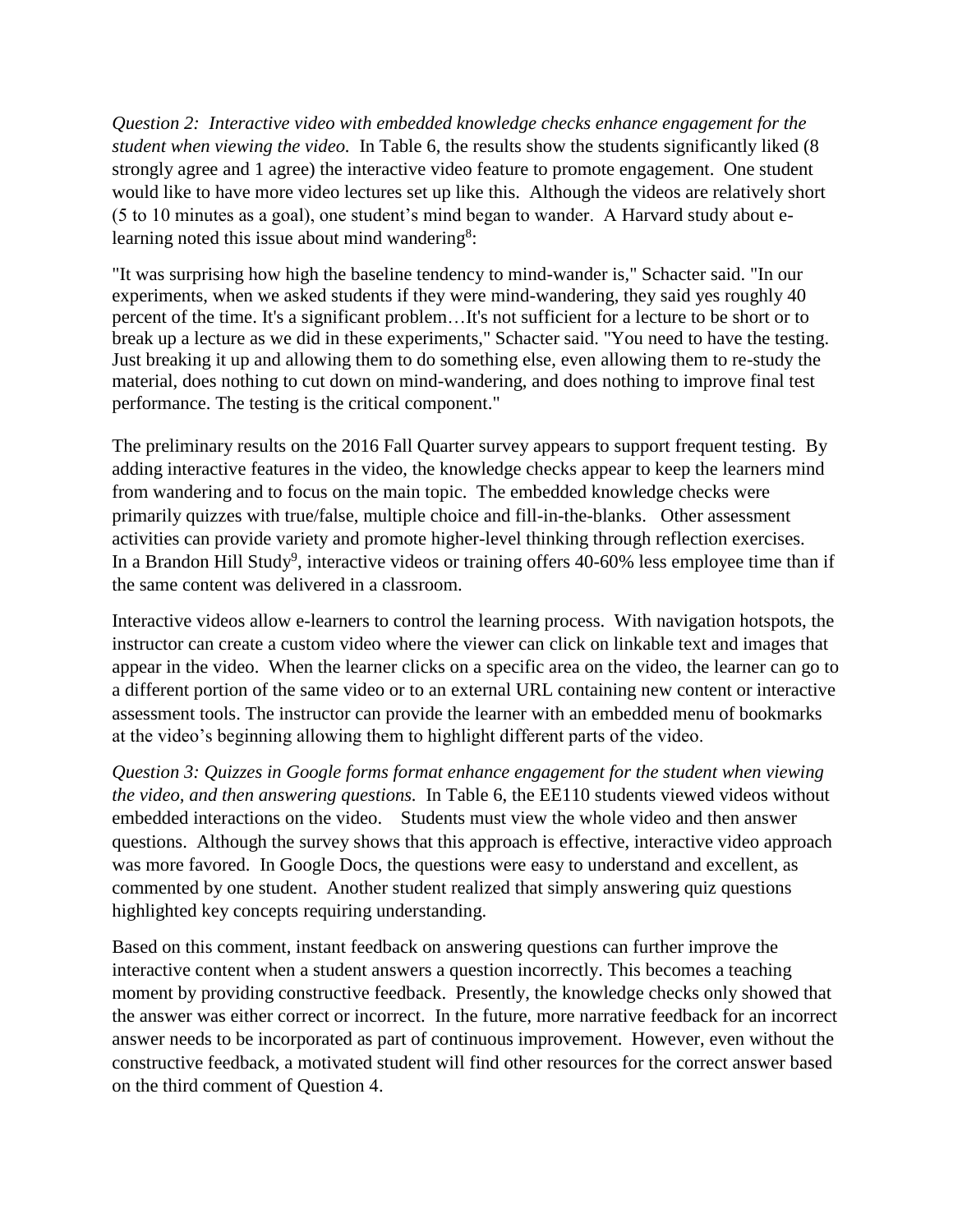*Question 4: The interactive video and assessment approach (Google Forms) provided an effective approach to teaching engineering topics for either the traditional face-to-face teaching or online teaching.* This question received the most comments with five. In Table 6, it appears that the students would be satisfied with the content when the instruction is delivered for either online or traditional face-to-face instruction. The first comment showed that the flipped classroom approach can be used to discuss more advance and complex topics in class which is one of the goals of the flipped classroom. The second comment prefers questions to be embedded within the video to help retain the material and help keep students engaged. The third comment felt that the interactive video would be valuable for ground students as well for reviewing hard-to-grasp concepts. Furthermore, the resources provided to the student allows the student to get a thorough understanding of the topic. The additional resources allow the student to get involved with the content by pulling information instead of just pushing content to the elearner by the instructor. The fourth comment shows that videos not only enhance the traditional ground class but also shows that it may be feasible to teach engineering when it is delivered online.

Finally, the last comment shows that a student can pass the quiz without learning the material which is puzzling and this needs to be investigated. The fact that students can take the preassessment quiz three times may explain this comment. However, the same student commented that the interactive video appears to be preferable than the Google Docs approach. In the future, the engineering department intends to use the CTU's adaptive learning (AL) software to provide more practice in solving problems by automating and generating random homework problems. For example, random values of circuit components in various circuit configurations can be generated for each student. Students can solve a variety of circuit analysis problems that are different and not repeated for each student using different solution methods. The authors believe that randomizing questions would benefit students to learn the material. The educator could alternate between the two approaches: interactive video and Google Docs. Videos and other course content are intended to prepare students with weekly hands-on lab assignments.

### **General Course Survey**

The above survey was new during the Fall 2016 quarter. However, the general survey used in previous quarters was also given to the EE110 students with five of the seven responding to the survey. Table 7 shows the survey results and are consistent with previous surveys. Since the students had to do two surveys, the students were not required to write 2-3 paragraphs for each question as done in previous surveys.

Overall, the students enjoyed the course and hands-on activities along with the associated challenges, especially the soldering tasks. The results show that the instructional design of the course was effective in having students grasp key and challenging concepts needed to pursue other courses in engineering. Using the flipped-classroom approach, the multi-media content prepared the students to perform the weekly hands-on lab experiments by providing a solid understanding of key concepts.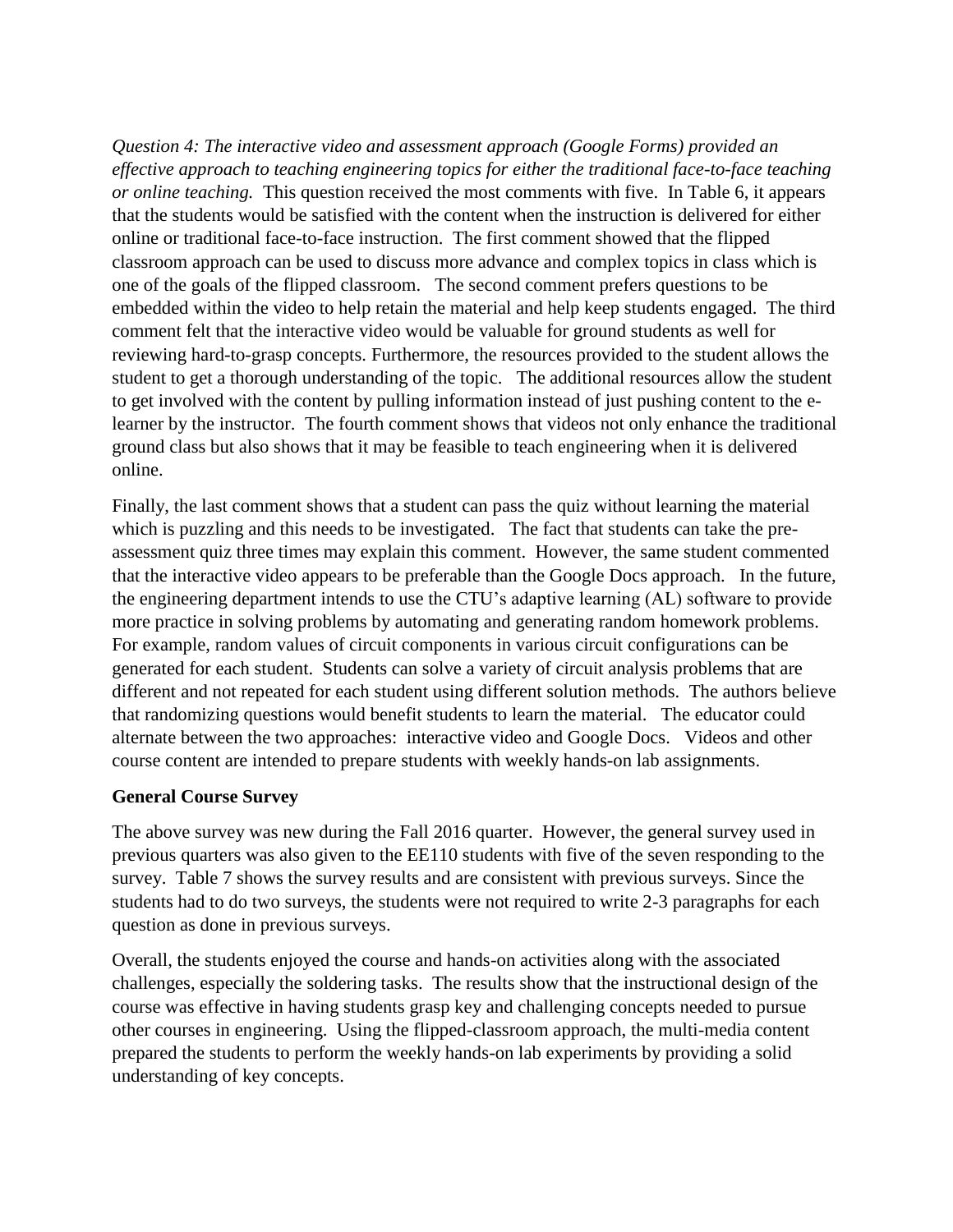| 1. What did I not expect in this course, and was pleasantly surprised to learn/receive?                                 |
|-------------------------------------------------------------------------------------------------------------------------|
| That I made the right choice changing majors.<br>$\bullet$                                                              |
| I did not expect soldering. I enjoyed soldering.<br>$\bullet$                                                           |
| Yes<br>$\bullet$                                                                                                        |
| Soldering training/practice                                                                                             |
| soldering skills<br>$\bullet$                                                                                           |
| 2. What did I expect in this course, and was provided new direction?                                                    |
| I expected to get a decent grasp on electronics and engineering and I did.<br>$\bullet$                                 |
| I expected to learn binary. I learned binary and hexadecimal.<br>$\bullet$                                              |
| Yes<br>$\bullet$                                                                                                        |
| Boolean algebra solving<br>$\bullet$                                                                                    |
| I had 0 understanding of electricity, and so the content of this course opened my eyes to how much work<br>$\bullet$    |
| goes into the tiniest bits of electronics, and that before this class even the most basic circuit was beyond            |
| my understanding.                                                                                                       |
| 3. What did I find in the course that was the most challenging?                                                         |
| Soldering.<br>$\bullet$                                                                                                 |
| The circuit analysis labs were challenging but very interesting.<br>$\bullet$                                           |
| In class<br>$\bullet$                                                                                                   |
| Making good solder connections<br>$\bullet$                                                                             |
| Boolean Algebra and circuit simplification. The not not of not not of not not times the not not of the not<br>$\bullet$ |
| or not and the nand of yes yes. Will always require extra time for me to parse out.                                     |
| 4. What did I find out that I can use to improve in the next course?                                                    |
| Soldering<br>٠                                                                                                          |
| How to calculate and measure current, volts, and resistance.<br>$\bullet$                                               |
| Interactive videos are awesome<br>$\bullet$                                                                             |
| Boolean algebra operations                                                                                              |
| Stay on top of the work, circuits are actually fairly simple when you use diagrams and truth tables.<br>$\bullet$       |
| Soldering is not only fun, but rewarding. WATCH THE VIDEOS.                                                             |
| $Conord$ survey of $EE$ 110 $(E_011.2016)$<br>$_{\rm{Toh1o}}$ 7                                                         |

Table 7. General survey of EE 110 (Fall 2016)

The authors then compared the current flipped classroom experience with the initial offering of the course in Winter 2016. Student feedback was gathered from senior leadership. Table 8 lists a summary of student comments collected by the CoE Chair and the CTU Dean of Engineering. They held a Pilot Focus meeting that served as an end-of-course feedback. The course instructor was not present in the meeting. Students in the pilot class were interviewed about the effectiveness of the first course. Eleven students were registered for the class at the beginning of 2016 Winter Quarter. One student dropped class in the middle of the quarter. Four out of ten students in the class attended that meeting.

Comparing the comments and results in Tables 6 through 8, students were consistently satisfied with the multimedia content and lab experiments. Based on these results, the authors are confident that the multimedia content and the flipped classroom pedagogy prepared the students to complete the weekly lab assignments.

The authors conducted further research to improve the process of creating content for future courses. The next section provides some guidelines based on extensive studies on efficient elearning with multimedia<sup>5,6</sup>.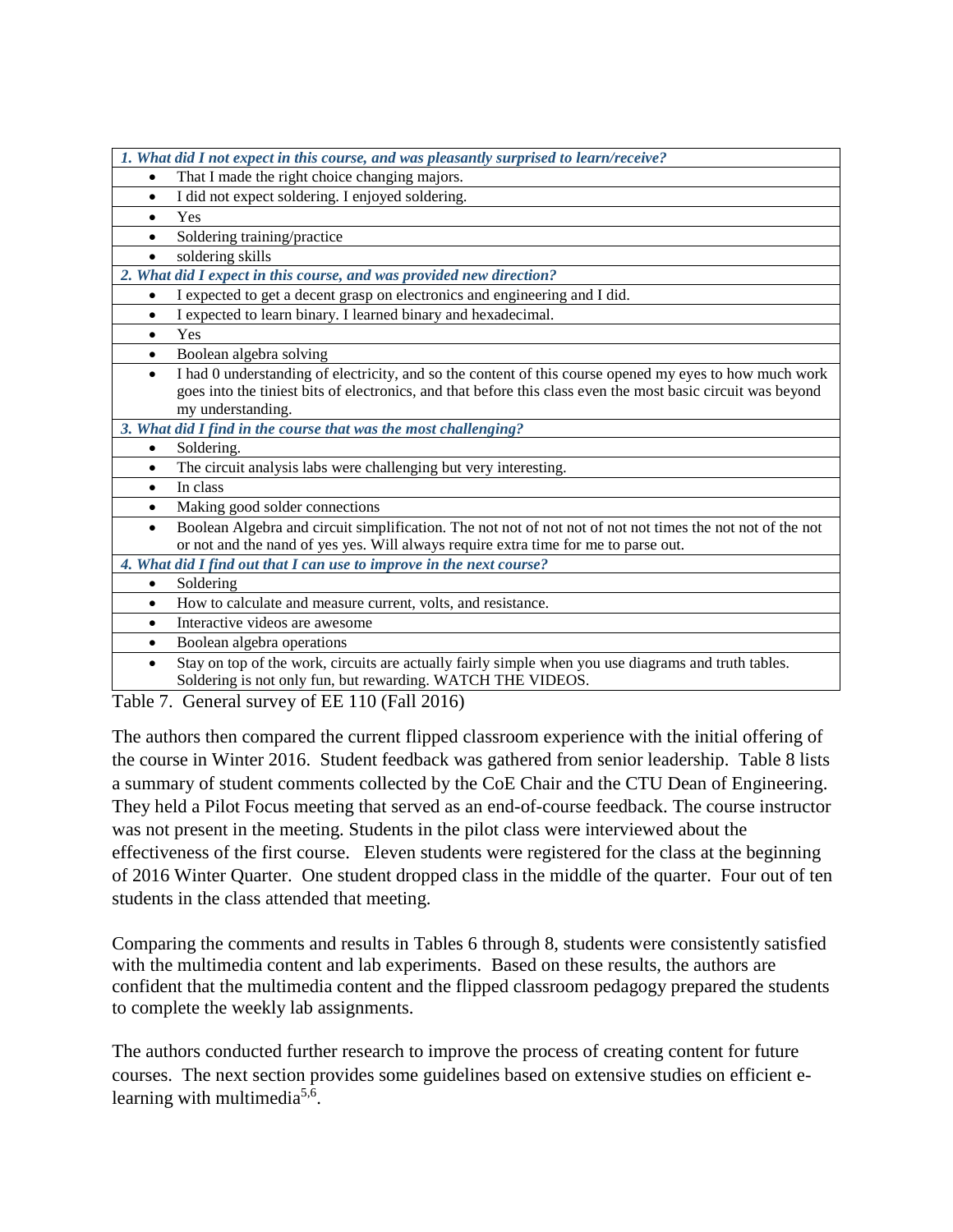- 1. Errors in the course are distracting said one student; but the student consensus was that the errors are very few in this course.
- 2. The myDAQ-based lab equipment is very effective notwithstanding the issues of which we were aware such as insufficient drive current from the myDAQ internal power supply and the need for an external digital multi-meter to complement the internal one so that both voltage and current may be measured simultaneously. One student said that he noted a distracting lag between his commanding a function and the realization of that command.
- 3. Videos and slide sets are well done and useful. There is a good balance between paper and online content.
- 4. The problem assignments are well done and useful.
- 5. One student said that the course is very intense. Snow days should not be allowed. You fall behind.
- 6. They wondered if online labs would be as effective as those done in class live and in person. There is a lot of person-person interaction in solving the problems with the labs. Kathy noted that if students will attempt the labs ahead of time and bring their issues to the chats, it should work well.
- 7. In response to one question as to whether they believed there might be a bias in industry against engineers who obtained their degrees online, they opined that there should not be but probably is. But they also said they are not yet engineers, do not work in those circles, and therefore do not know.

Table 8. Summarized notes in the Pilot Focus Meeting (Winter 2016)

## **Continuous Improvement on Content Creation for Future Courses**

*Tips on Using Interactive Videos.* Christopher Pappas<sup>13</sup> outlined some key tips when using interactive videos that are summarized below appropriate for the academic environment:

- Keep the interactive videos bite-sized so they are easily digestible and focused on a specific sub-topic
- Keep the focus on the speaker and avoid busy backgrounds and other distractions.
- Include clickable, clear and concise eLearning questions
- Try to include captions while giving complete control to learners so they can pause, rewind and adjust the volume
- Create an online companion guide and avoid computer-type manuals.

Alternatively, the last tip can be translated into a course textbook and other resources. The online companion guide was not implemented for EE110. Pandey also outlined similar points as well, including: hotspots, drag-n-drop and fill-in-the-blanks<sup>13-14</sup>. In addition, the above tips are consistent with extensive and comprehensive studies on multimedia elearning<sup>6-8</sup>.

Although the creation of multimedia content was based on the CoE teaching experience, other research provides a theoretical basis for development of the content. The intent of the research is to establish some guidelines in developing and improving the delivery of instruction for new online instructors. Cognitive Load Theory (CLT) appears to be consistent with the traditional face-to-face teaching by the CoE. CLT is briefly summarized next.

*Summary of Cognitive Load Theory (CLT).* Cognitive Load Theory provides evidence-based guidelines for designing and delivering instruction that accounts for the limited capacity of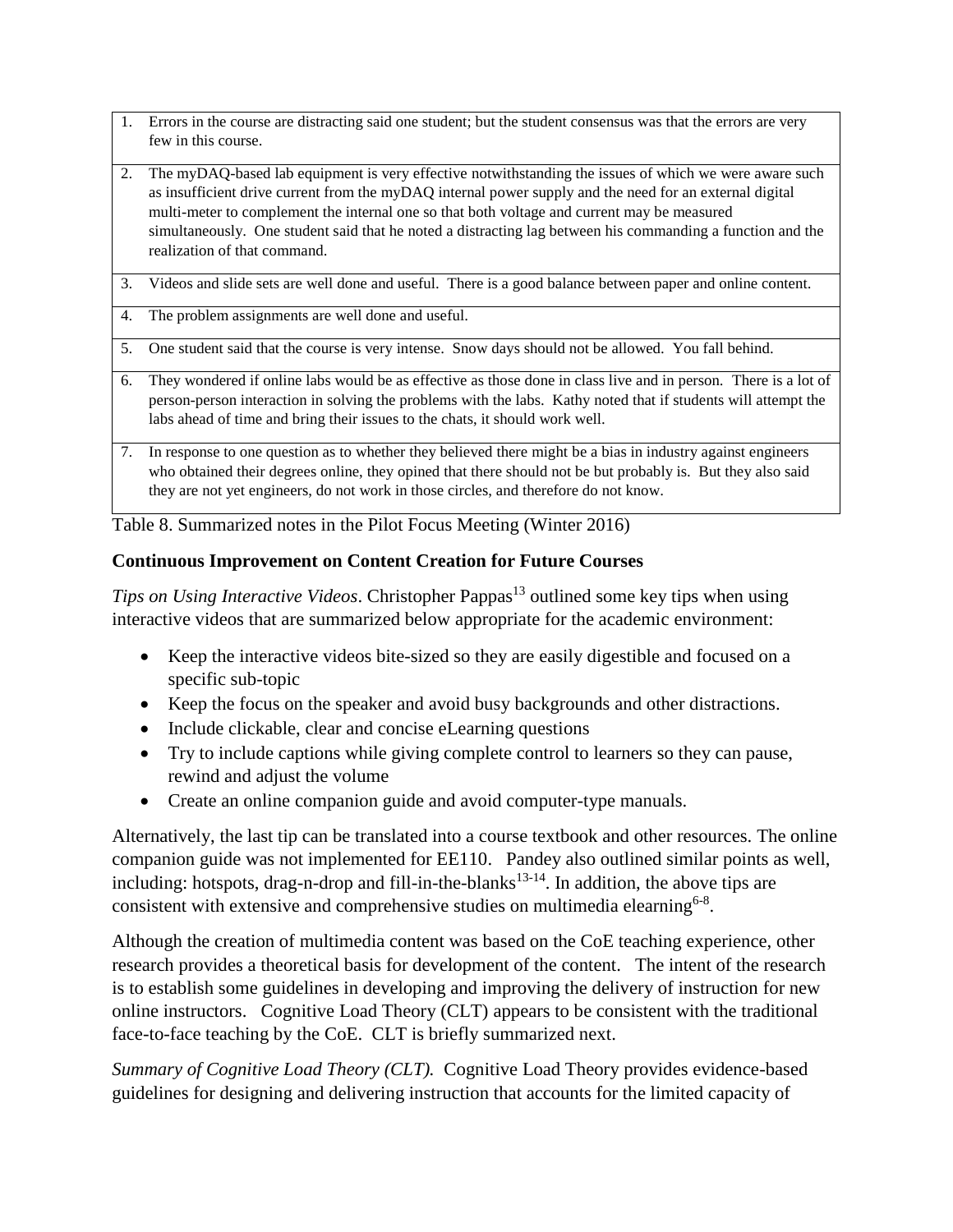working memory<sup>6,7</sup>. CLT also leverages the learning process in human cognition for efficient learning. Table 9 summarizes key principles and guidelines below based on  $CLT^{7,8}$ . Space limitations prevent a full and comprehensive discussion of CLT.

| Principle              | <b>Guidelines</b>                                                                |
|------------------------|----------------------------------------------------------------------------------|
| Modality               | Working memory uses separate processing of visual and audio information (dual    |
| Principle              | encoding)                                                                        |
|                        | Use Visual and audio narration for efficient use of resources in working memory  |
| <b>Split Attention</b> | Keep diagram/charts and detail explanation on same page to help student focus    |
|                        | attention (avoids split attention)                                               |
|                        | Use visual cues and signals when content is complex<br>٠                         |
|                        | Provide content summaries                                                        |
|                        | Avoid computer manuals                                                           |
| Reversal               | Need to consider learner's expertise                                             |
| Effect                 | Experts need less external instructional support                                 |
|                        | Novices need worked examples while experts do not                                |
| Redundancy             | Avoid narration of slide text (audio and text duplication impedes learning)      |
| Effect                 | Not to be confused with rehearsal or repetition aiding automation                |
| Self-                  | Learning activities to transfer new knowledge and skills for long-term retention |
| Explanation/           | Mental processing of examples requiring clarification and elaboration            |
| Mental                 | Rehearsal for maintenance or elaboration on problem solving instruction          |
| Rehearsal              | Worked example/problem pairs more efficient than all-practice lessons            |
| Learner                | Allow learners to control pacing and content                                     |
| Control                | Teach in segments and modules allowing for repetition or skipping as desired     |
|                        | Teach support knowledge separately<br>٠                                          |
|                        | Teach components before full systems<br>$\epsilon$ $\epsilon$                    |

Table 9. Principles and guidelines of Cognitive Load Theory<sup>5,6</sup>

For future development and improvement of online courses, the authors will leverage previous teaching experience, the flipped classroom approach, and use CLT to better design the instructional content and delivery. Based on student comments, the delivered content for EE 110 appears to follow some of the key principles and guidelines associated with CLT. These elearning principles include: modality principle, split attention, self-explanation/mental rehearsal (lab activities), and learner control. CLT provides a structure for better module design that can be formulated for efficient online learning as well as for traditional face-to-face instruction.

# **Conclusions**

Student surveys show that interactive video from the H5P platform is effective for an introductory course in engineering. During the piloted program, the first approach included watching a series of videos followed with a short assessment activity for each short video. This activity was preparation for a weekly final quiz (using Google Docs) and hands-on electronic labs. The second iteration included knowledge checks embedded at various points in the videos resulting in increased learner engagement. The approach appears to provide better engagement. However, the use of both approaches adds variety which introduces a level of surprise and anticipation. Both approaches engage the students.

In should be noted that before interactive video was implemented during 2016 Fall Quarter, results from student surveys during the previous two quarters in 2016 show promise and